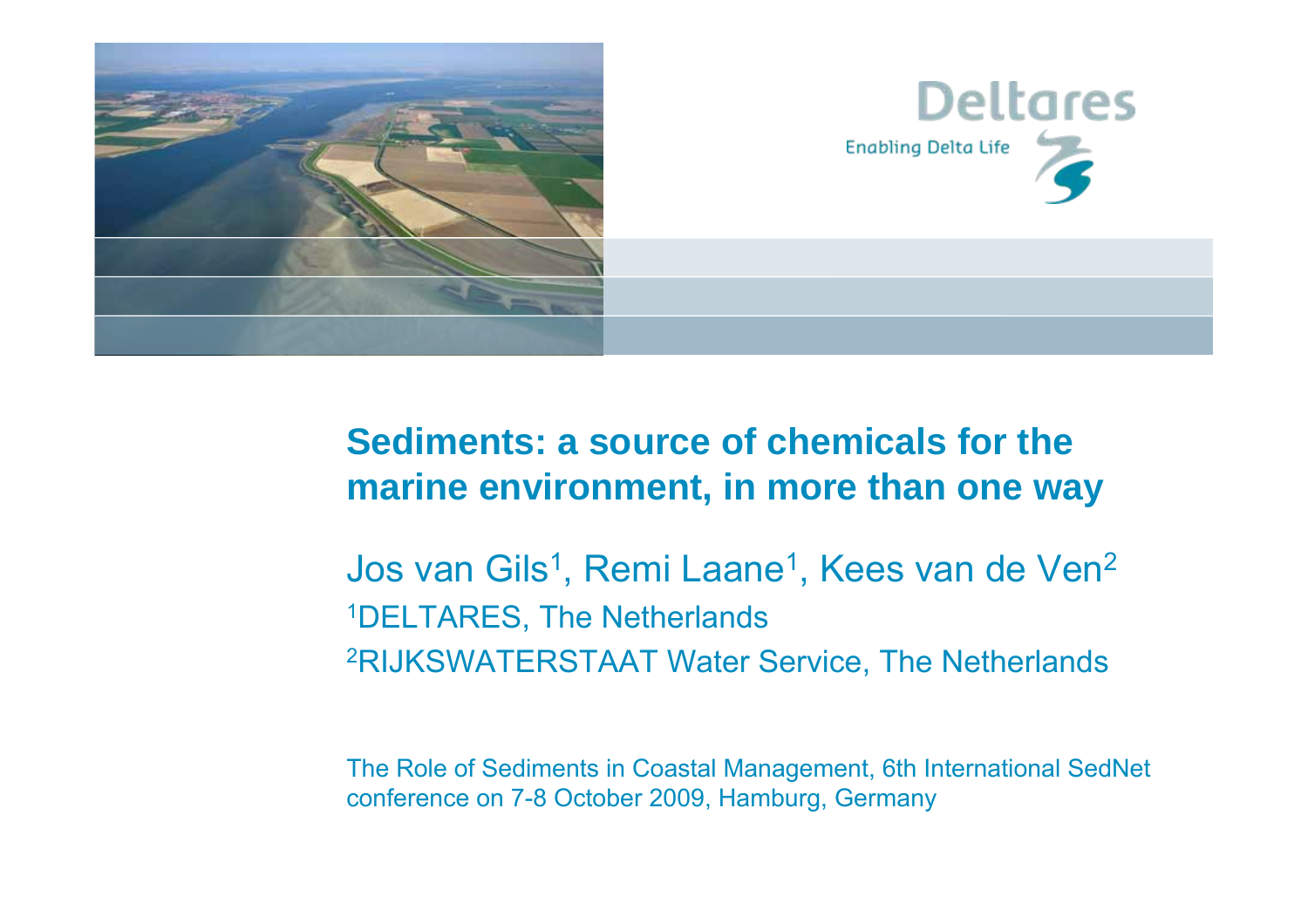#### **Introduction: background**

- In 2000 the Water Framework Directive (WFD) became the legal instrument for water management in Europe
- Among other things, the WFD defines binding Water Quality Objectives (WQO's) for priority pollutants and basin specific target pollutants
- $\bullet$  In 2009 the first generation River Basin Management Plans under the WFD needs to be completed
- These plans contain measures to achieve the WQO's (if these are not achieved today)

**Deltares**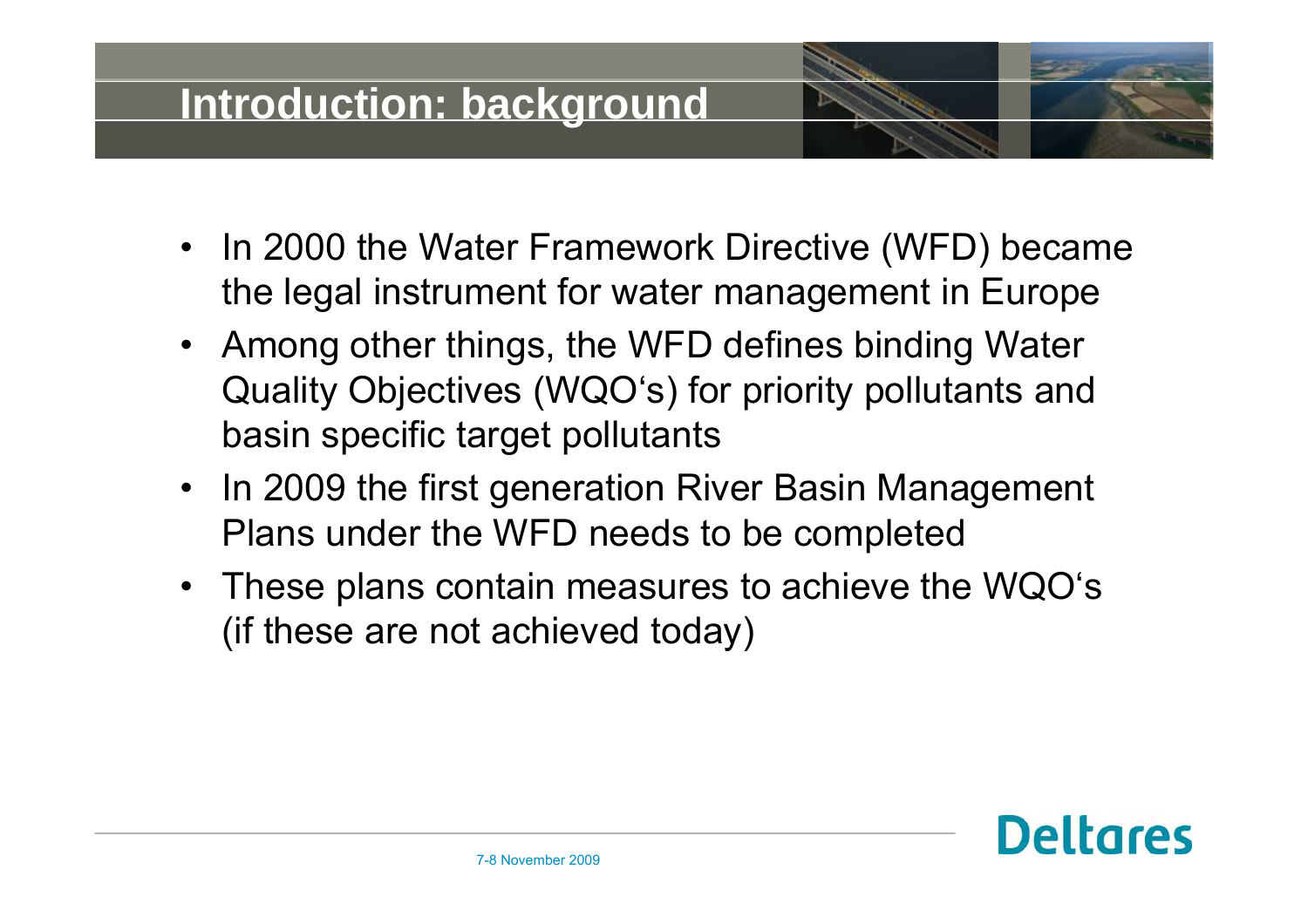Answer the question:

*Will the planned emission reduction measures to achieve the relevant WQO's in the Dutch coastal waters in 2015 and 2027 be effective?*

Sediment related sub-questions:

- • *What are the chemical fluxes related to dredging spoil distributed in the Dutch coastal waters?*
- $\bullet$  *Can marine and estuarine sediments act as a (temporary) source of chemicals in a situation where the emissions show a strong decrease over time?*

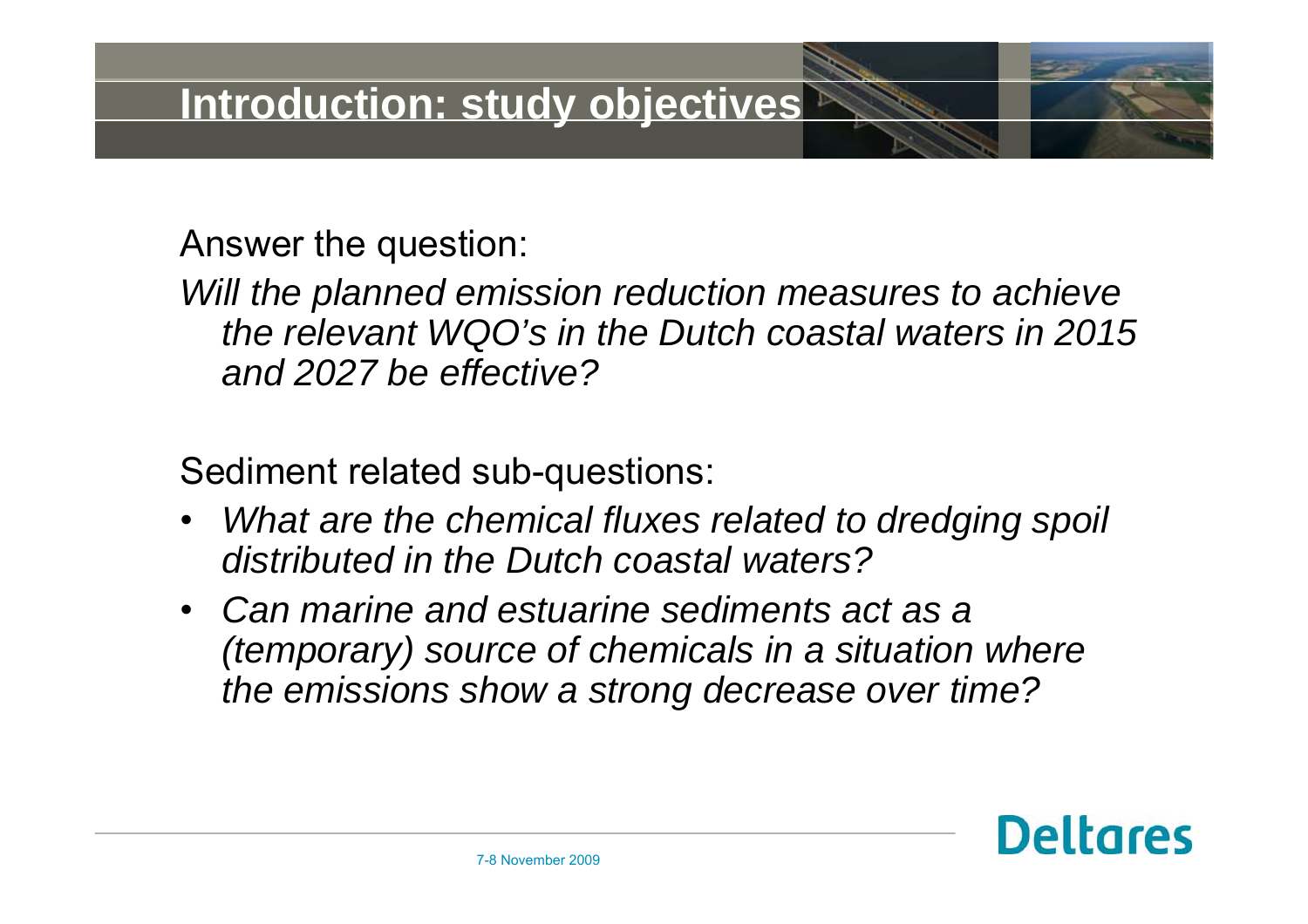

# *What are the chemical fluxes related to dredging spoil distributed in the Dutch coastal waters?*

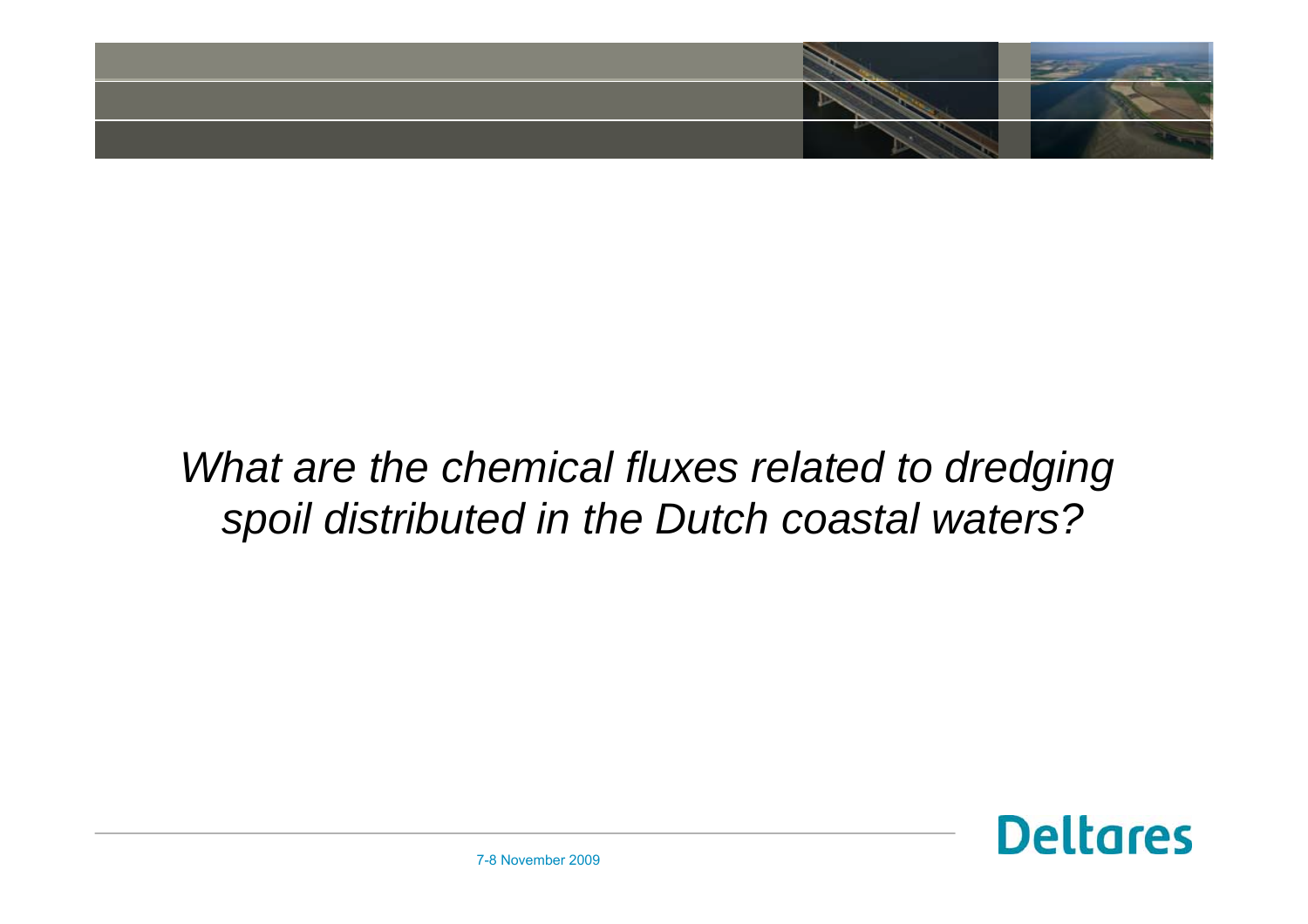#### **Chemical fluxes to the coastal waters**

*Rhine-Meuse estuary* Is this really a flux of chemicals *Rotterdam Harbour* to the coastal waters?? The wal<del>c</del>is: :<br>... material is mostly of marine origin!load via Nieuwe Waterweg (station Maassluis) **Maassluis Haringvijetsluis**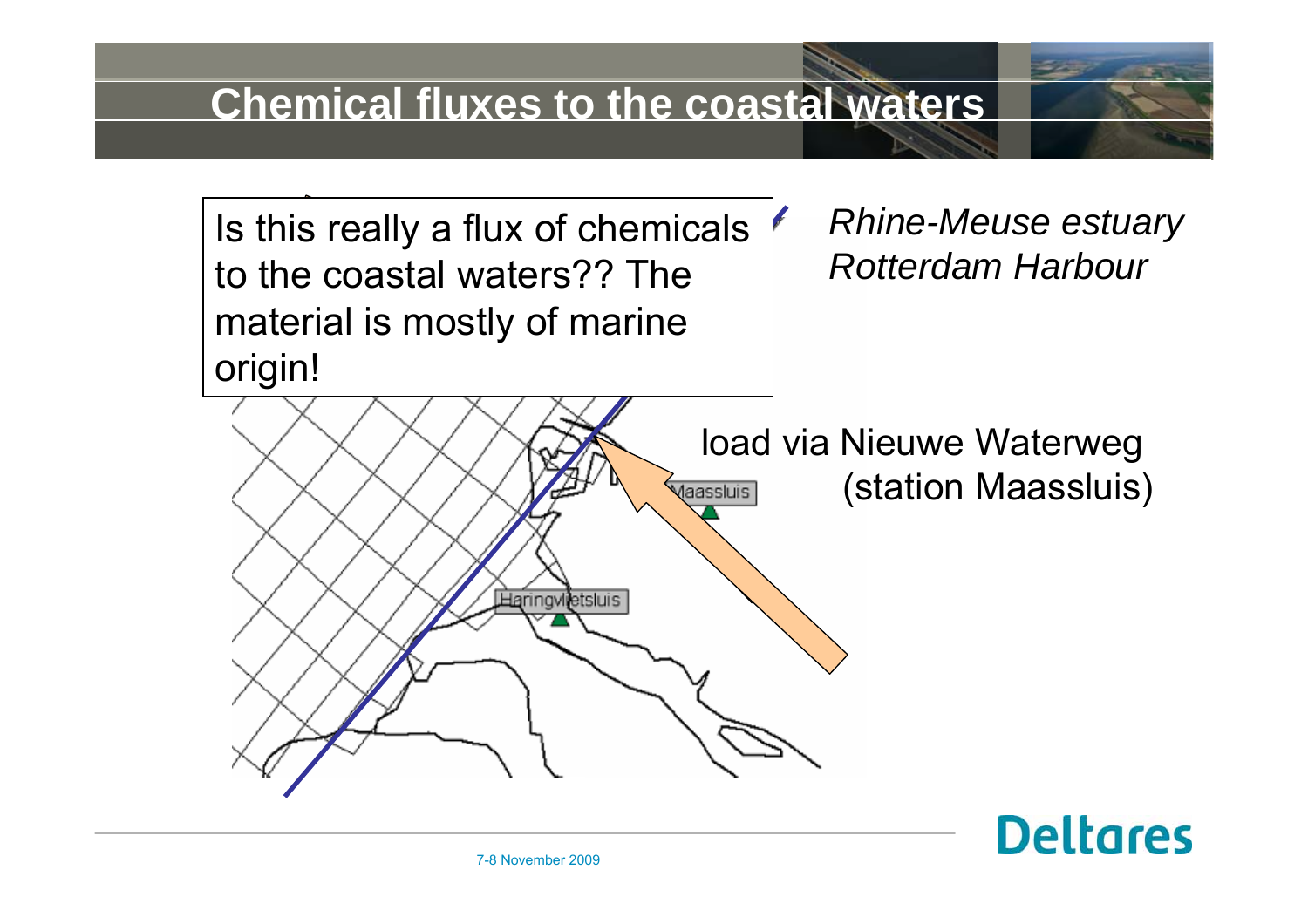

Mass balancing for fine particles < 63μ<sup>m</sup> Mass balancing for selected chemicals adsorbed to these particles

- $\bullet$  following similar approaches reported in existing grey literature since 1980s
- $\bullet$ using recent data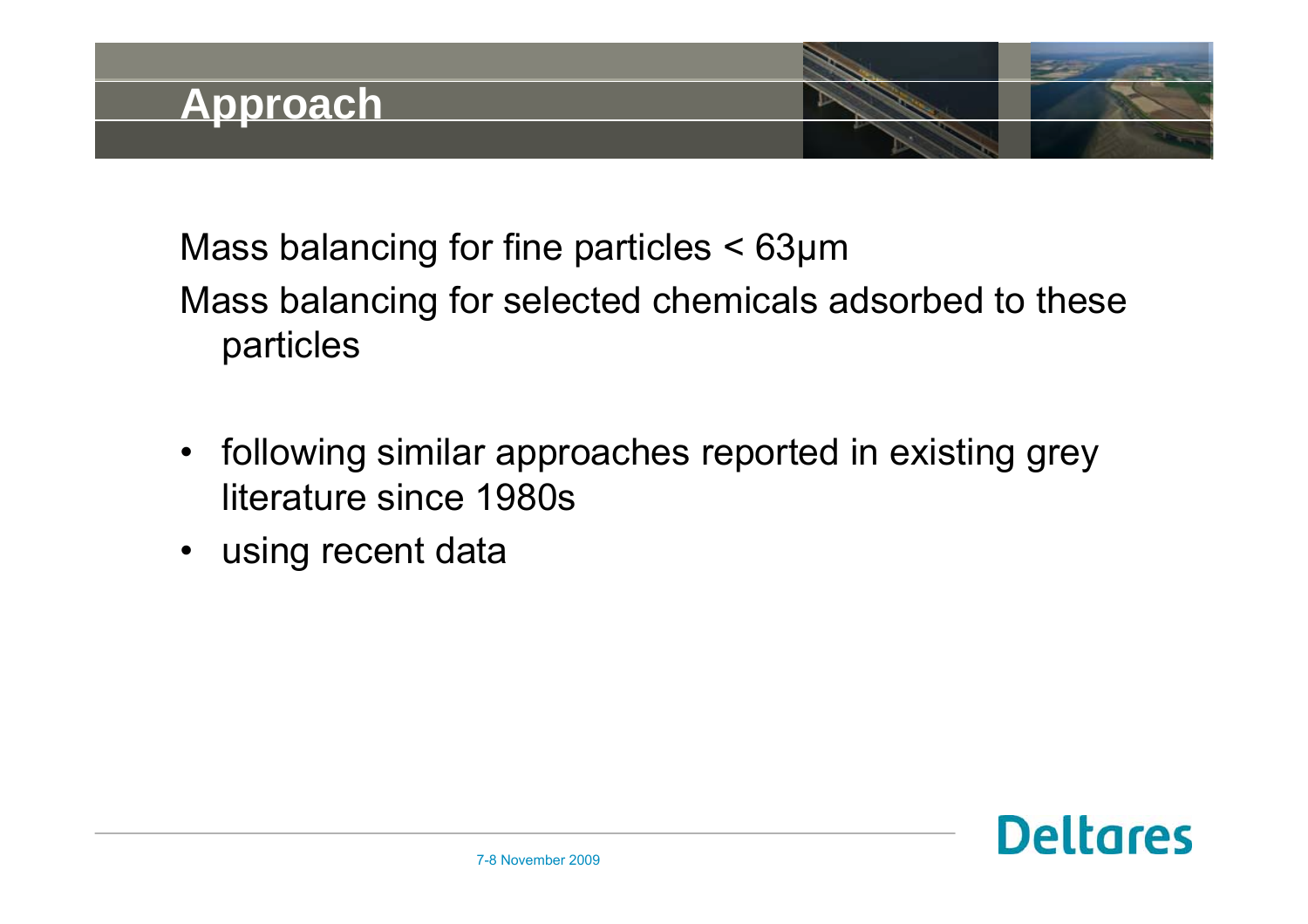# **Mass balancing: river and sea**



# **Deltares**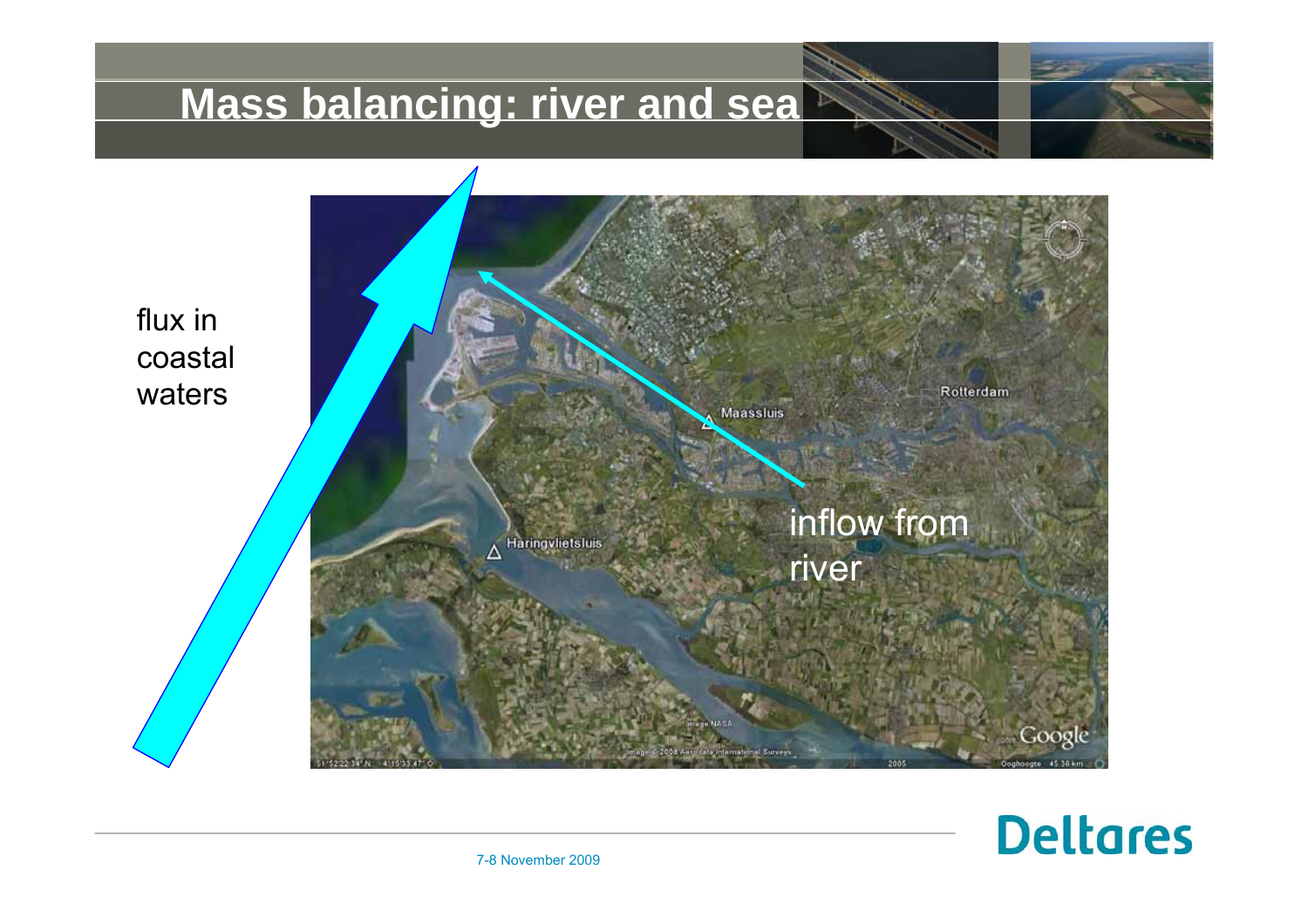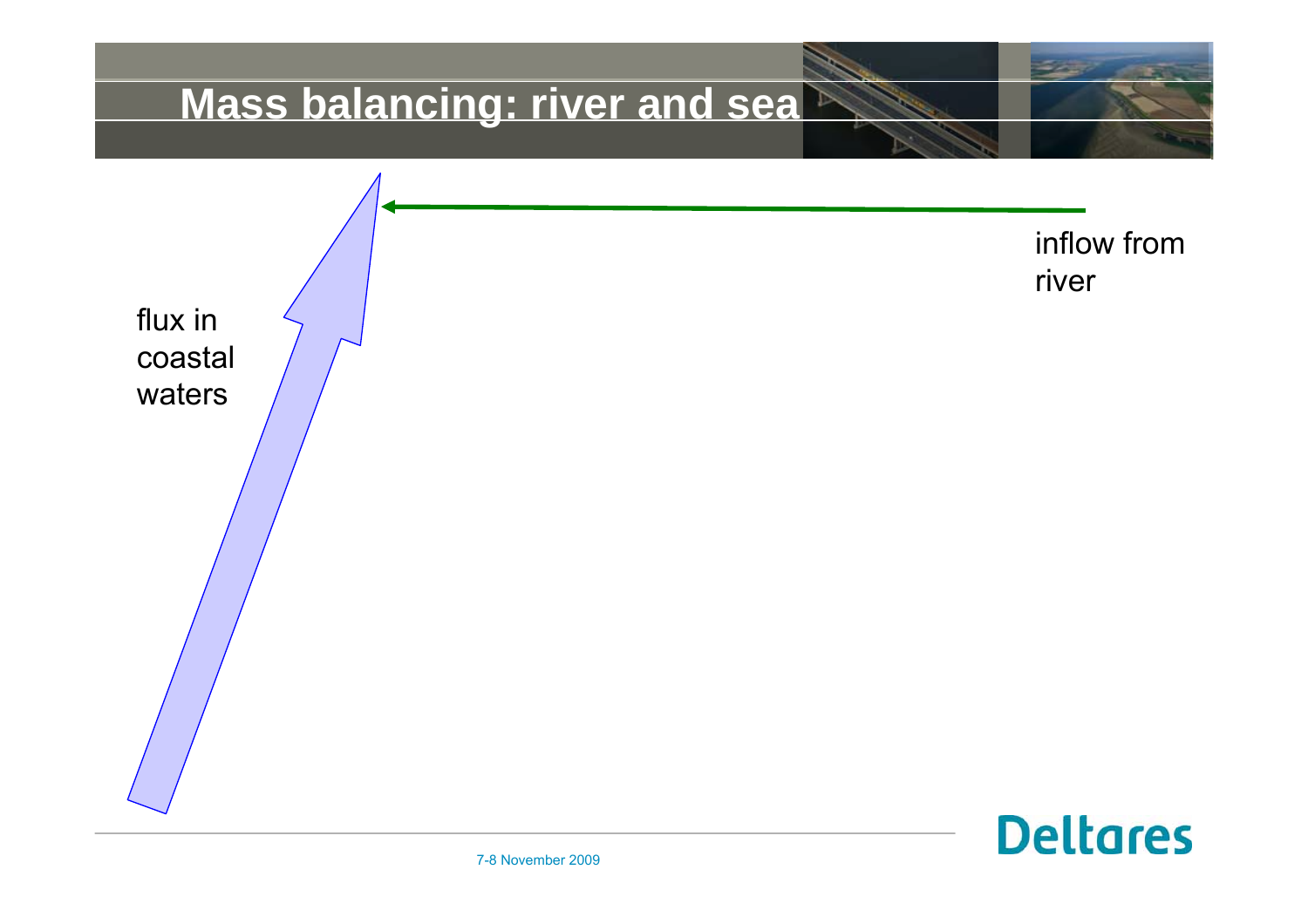# **Mass balancing: sedimentation and dredging**

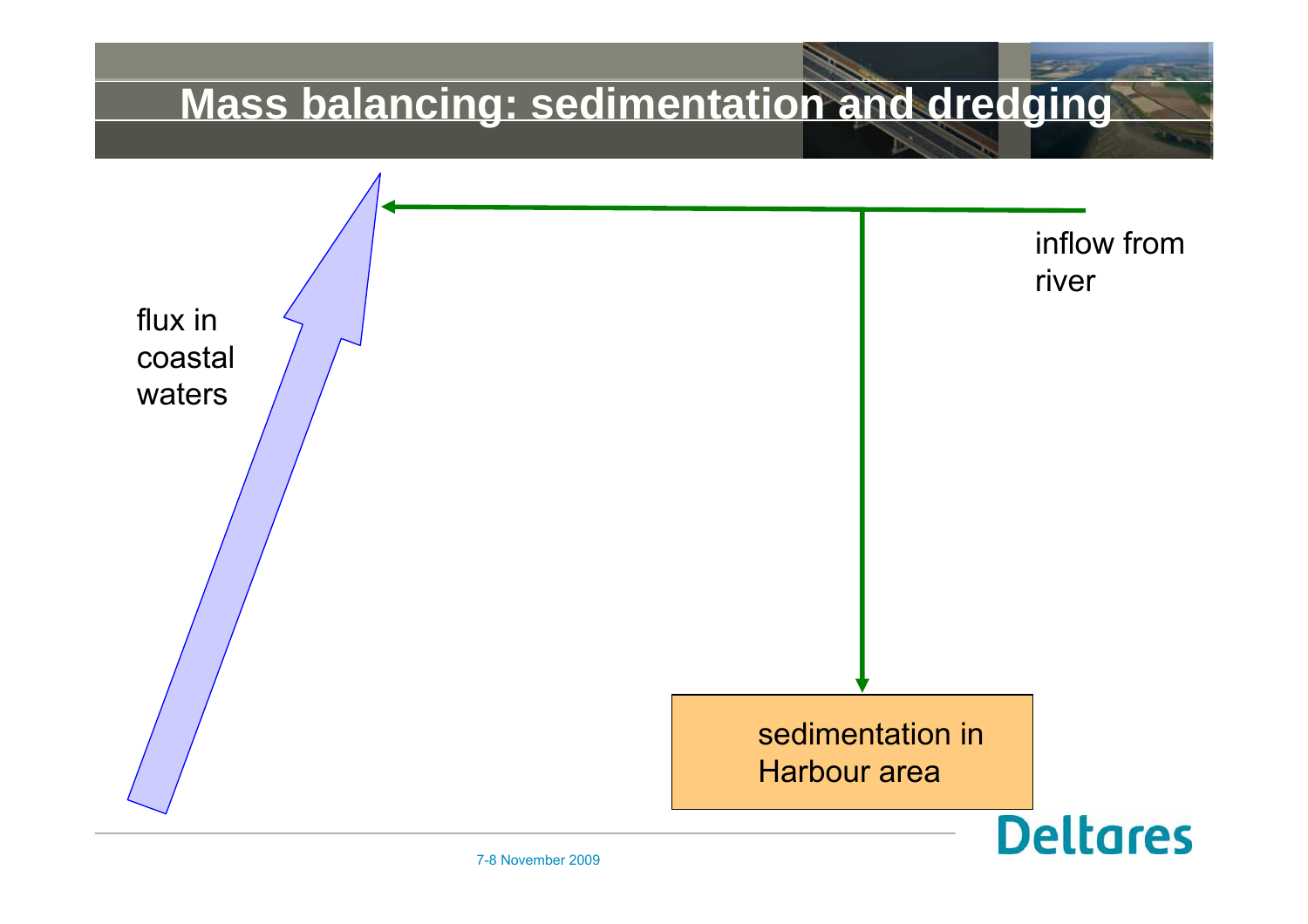# **Mass balancing: import of marine silt**

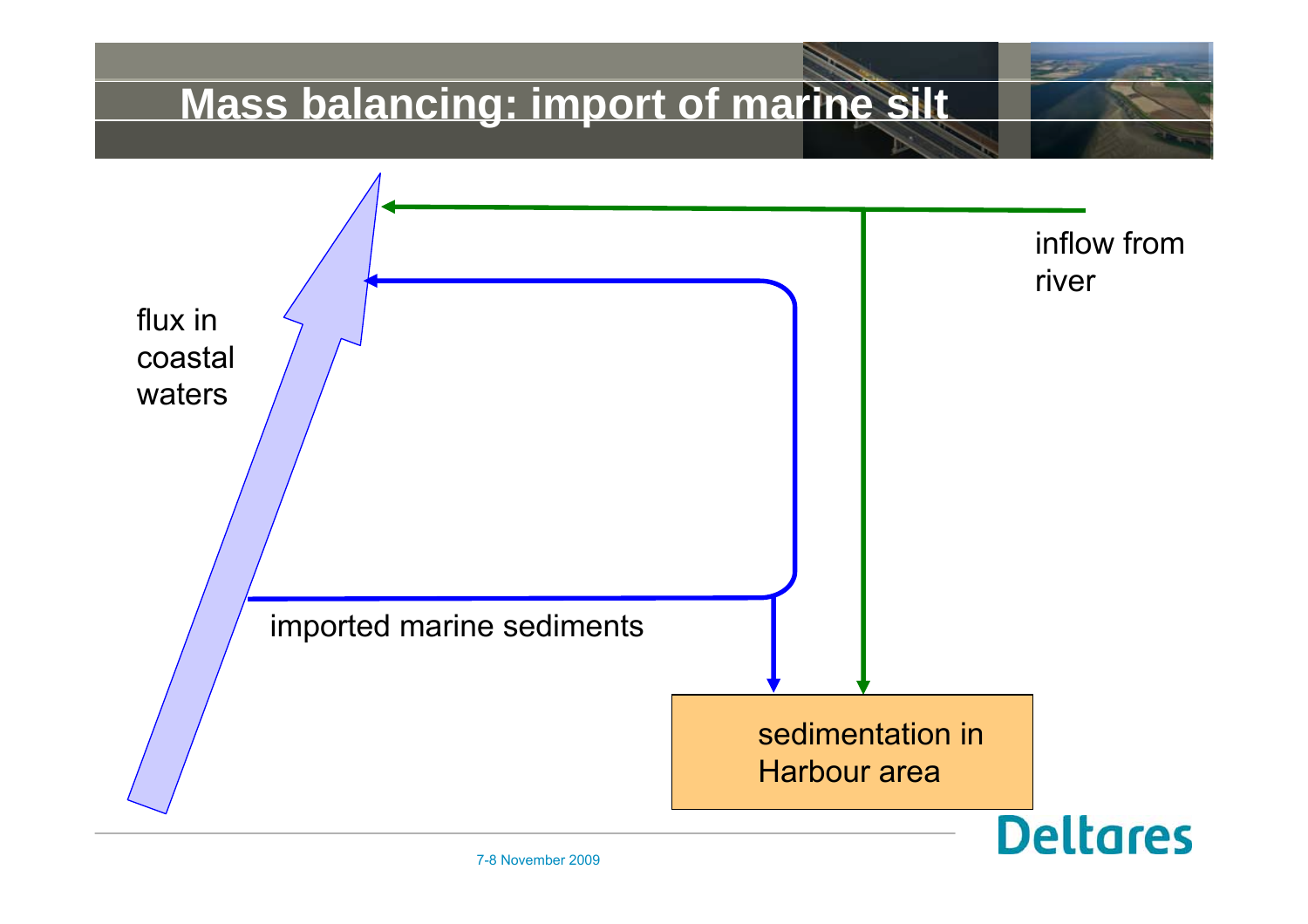# **Mass balancing: dredge spoil management**



7-8 November 2009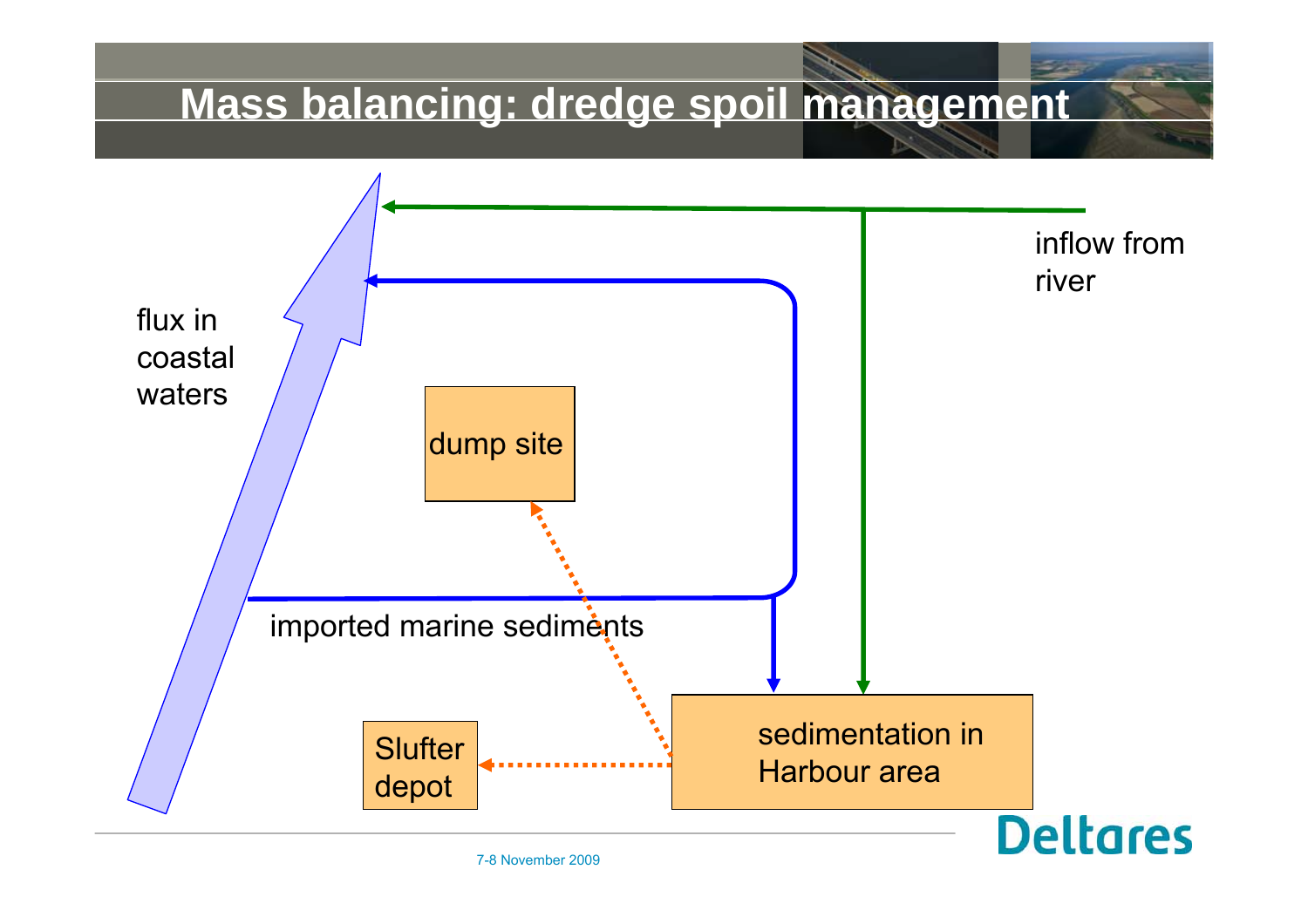# **Mass balancing: fate of dumped material**

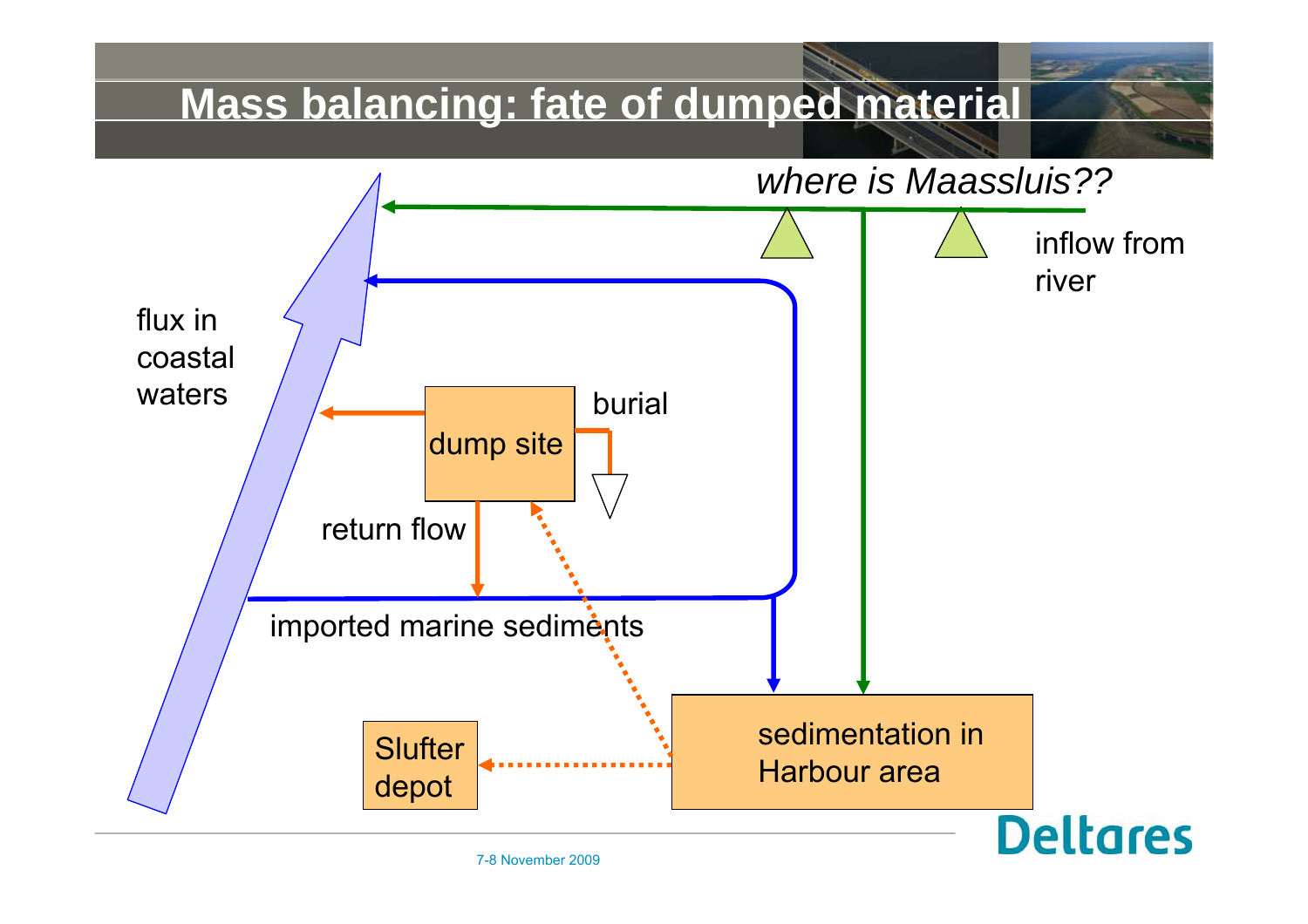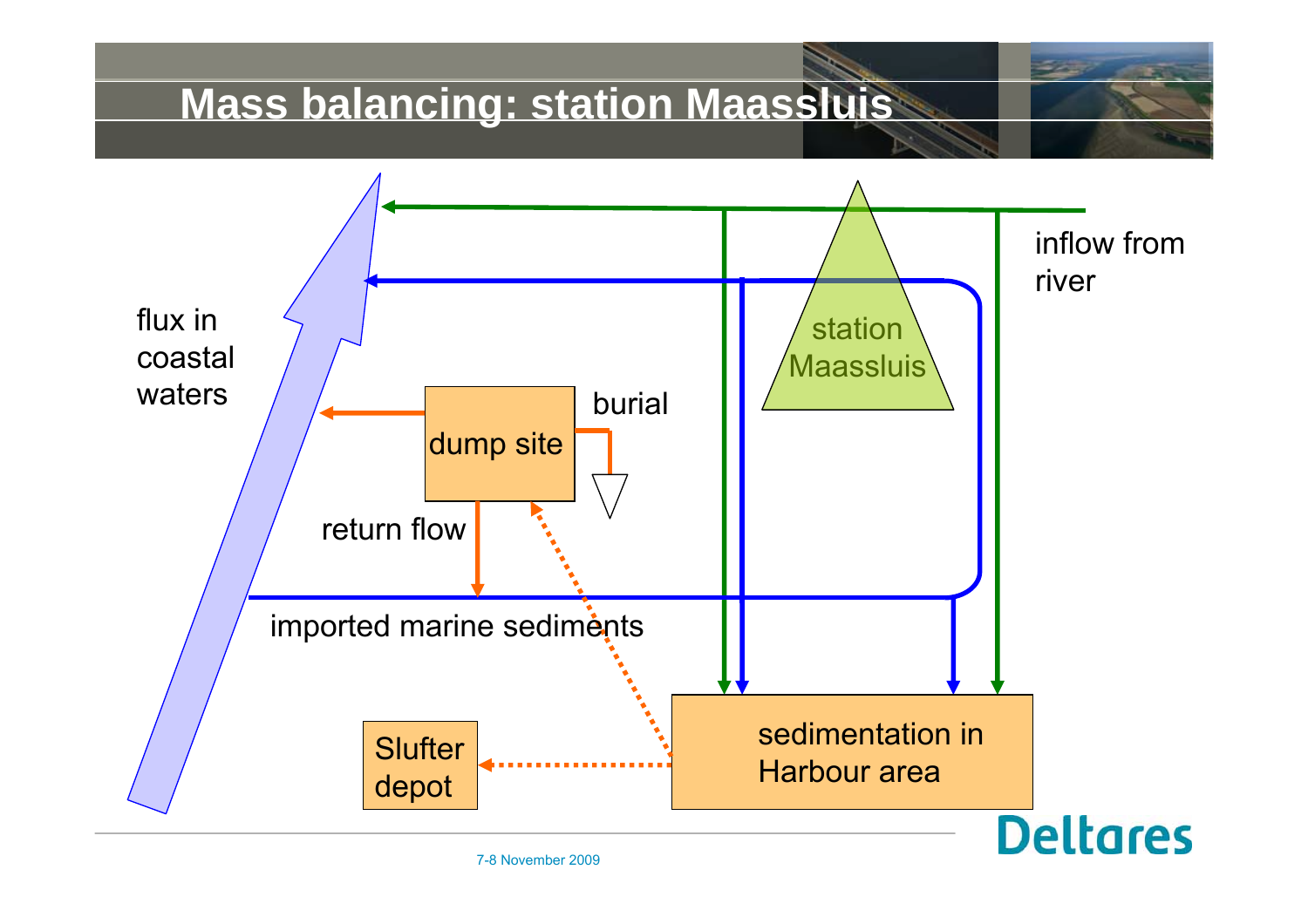To obtain the "real" flux to the coastal waters, the dumped amounts of chemicals need to be scaled with  $\approx 0.4,$ due to:

- •burial and return flow at dump site
- •part of chemicals are of marine origin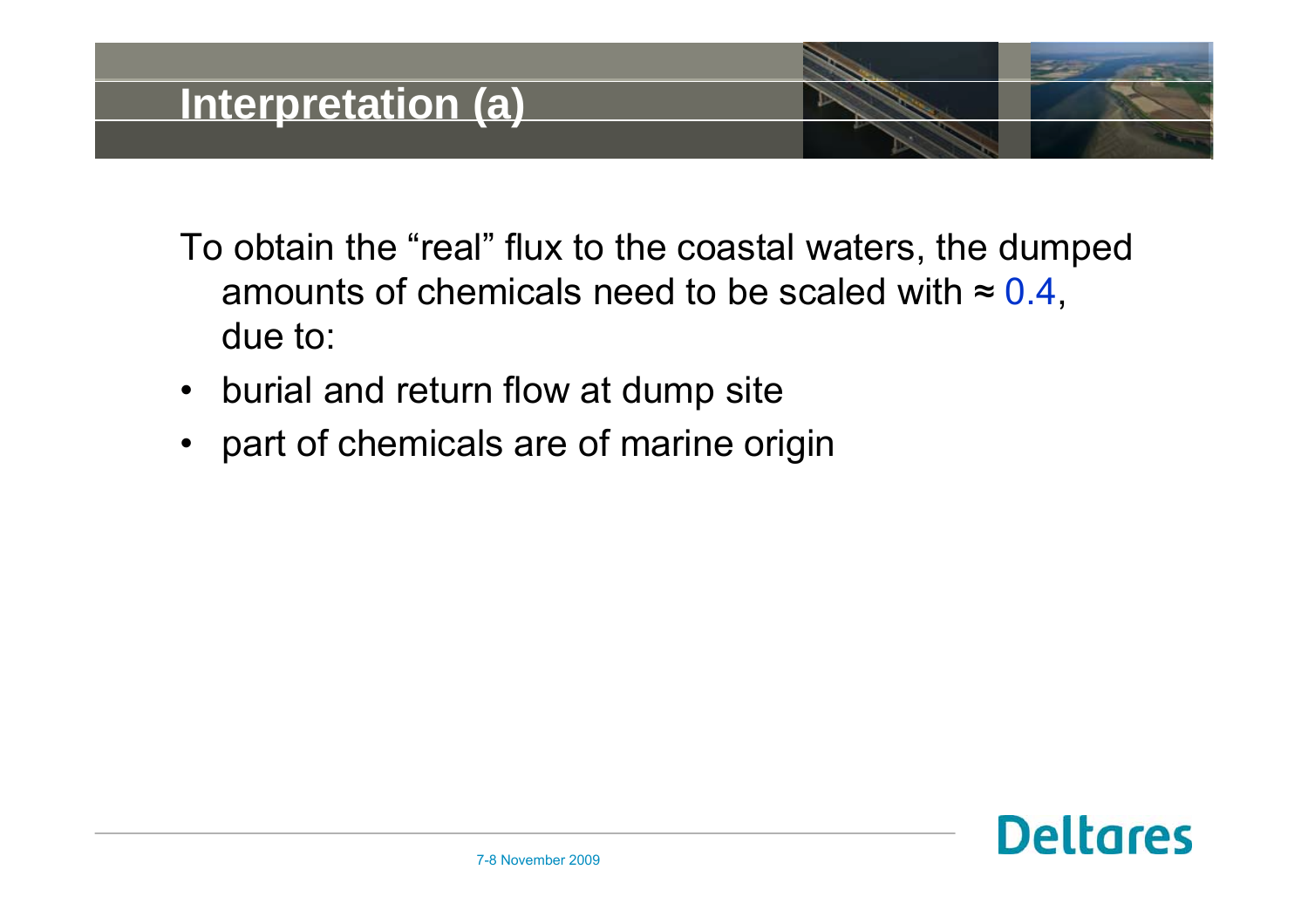- The station Maassluis overestimates the net chemical fluxes flowing towards the North Sea. Correction factors ≈ 0.5 (PAHs, Zn, TBT) ≈ 0.7 (Cu, Cd) due to
- •the SPM passing at Maassluis is partly marine
- • part of the SPM passing at Maassluis will settle in the harbour basins and not directly reach the North Sea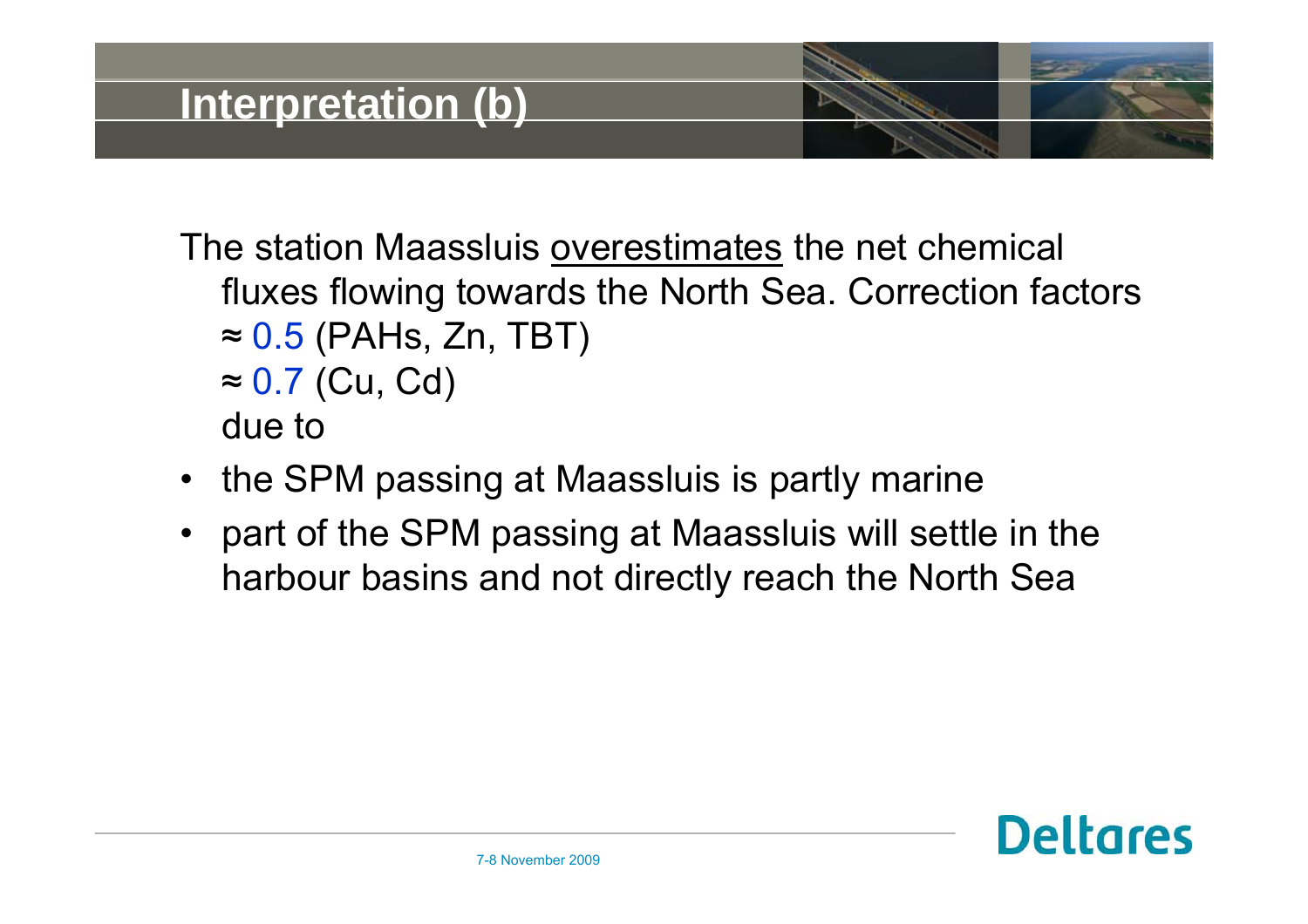

*Can marine and estuarine sediments act as a (temporary) source of chemicals in a situation where the emissions show a strong decrease over time?*

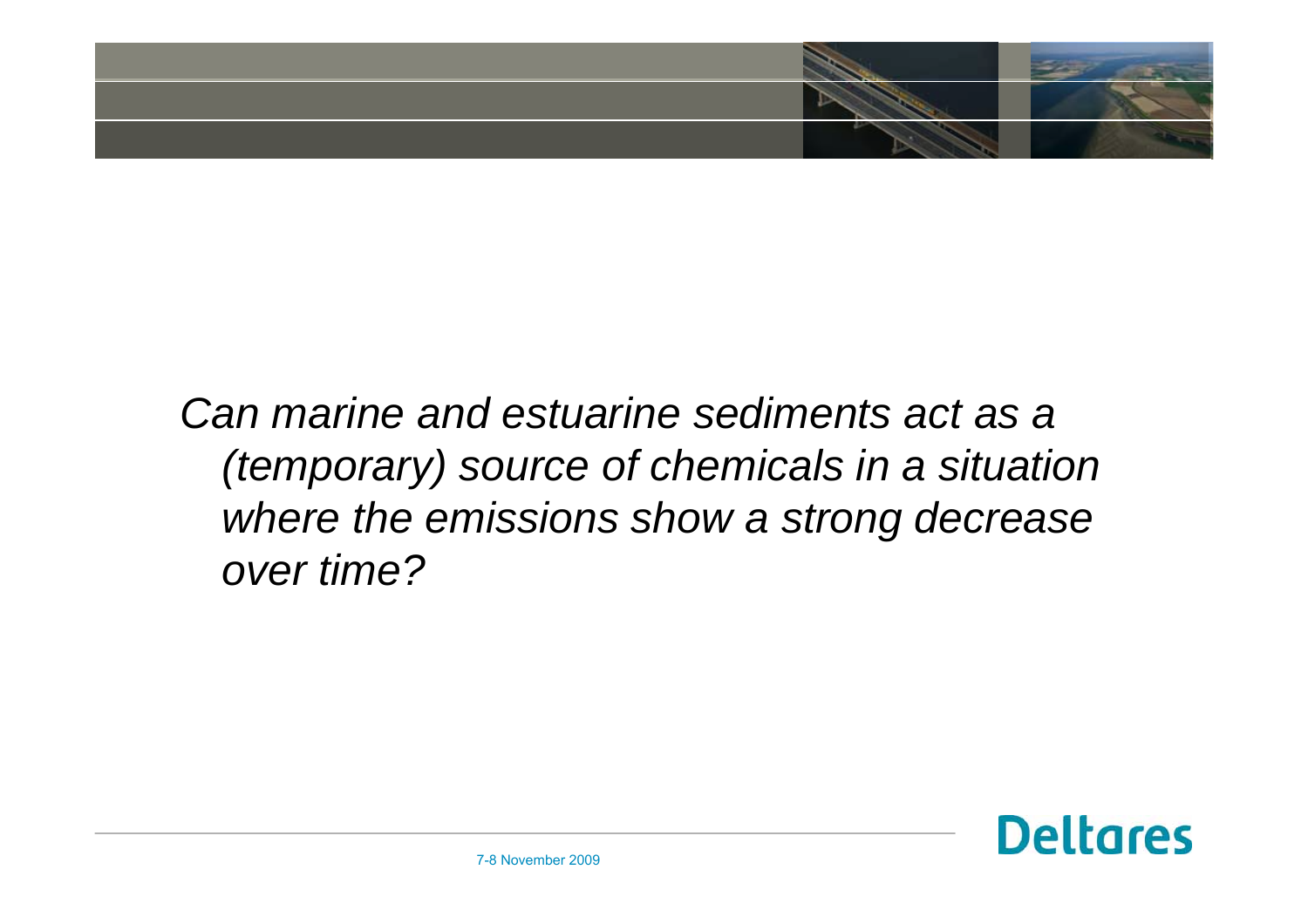### **Sediment dynamics in the southern North Sea**

There is a <u>large pool</u> of fine particles in the seabed (as witnessed by increase of concentration during storms over large areas), this pool is much larger than the pool of particles in the water column

There is a <u>strong exchange</u> of particles between the seabed and the water column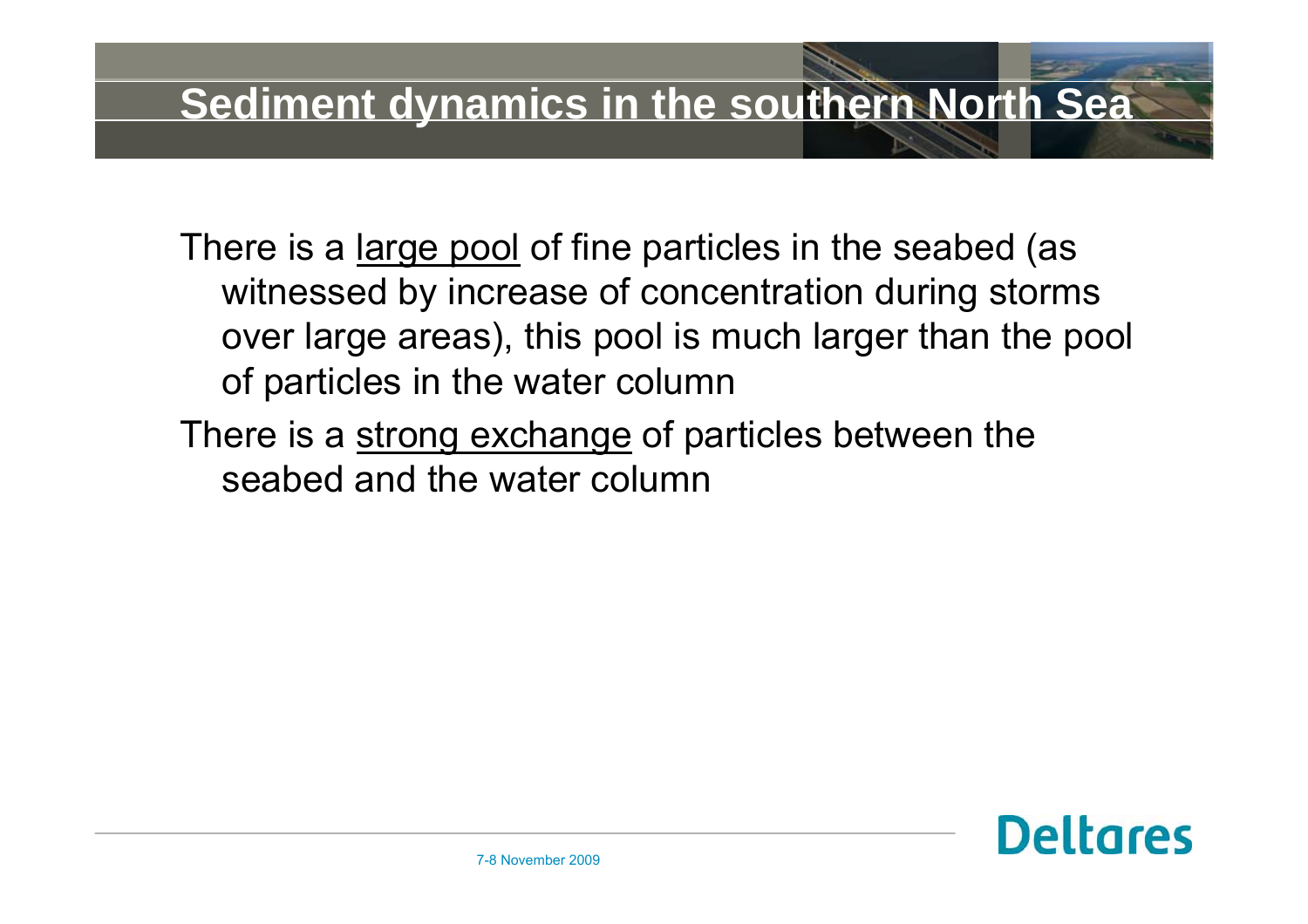The sediment dynamics affect the water quality, for chemicals sorbed to fine particles



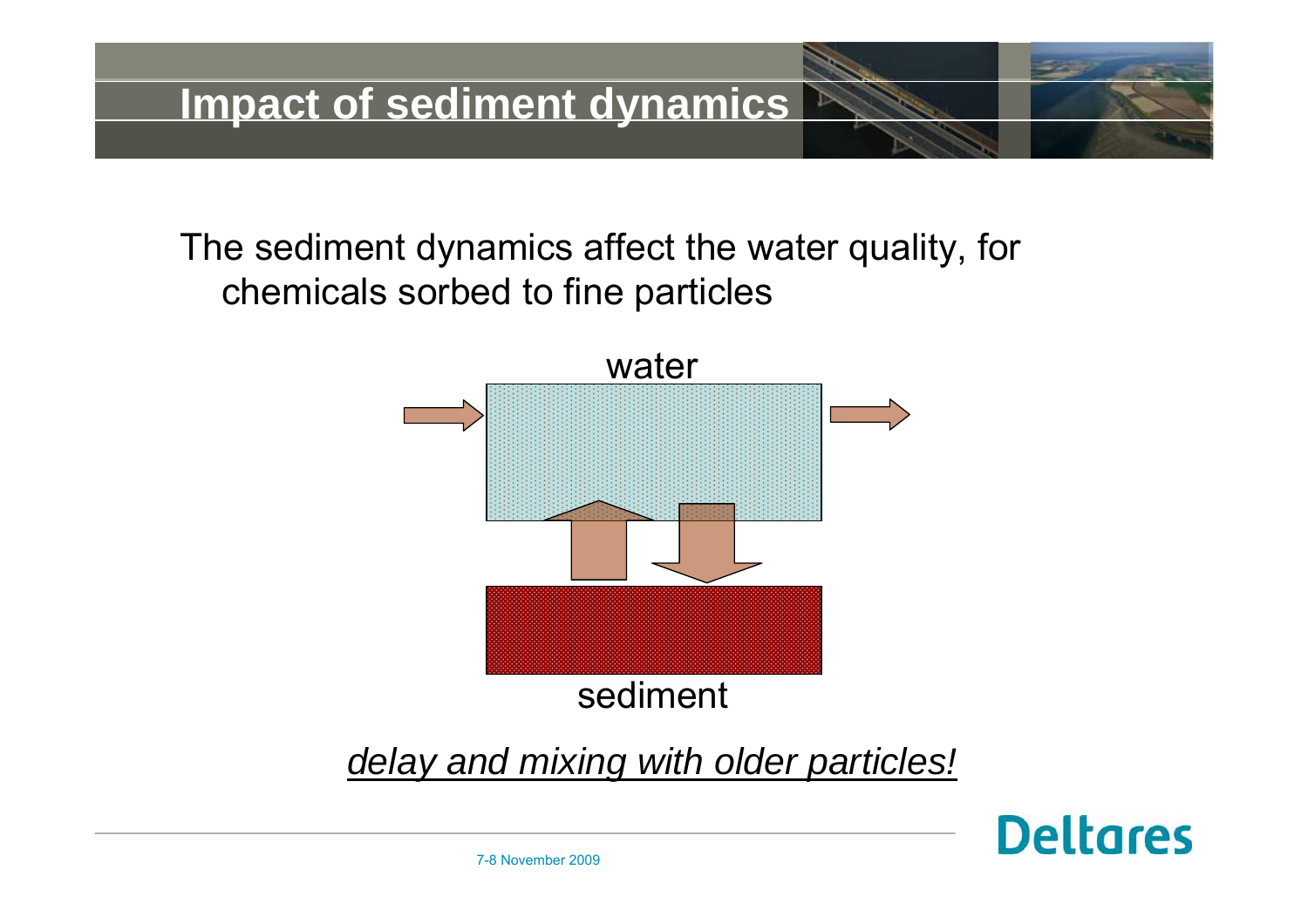This effect has been quantified using mathematical water quality modelling of the Southern North Sea for priority pollutants

*water quality model is 2D, steady state (Scremotox)*

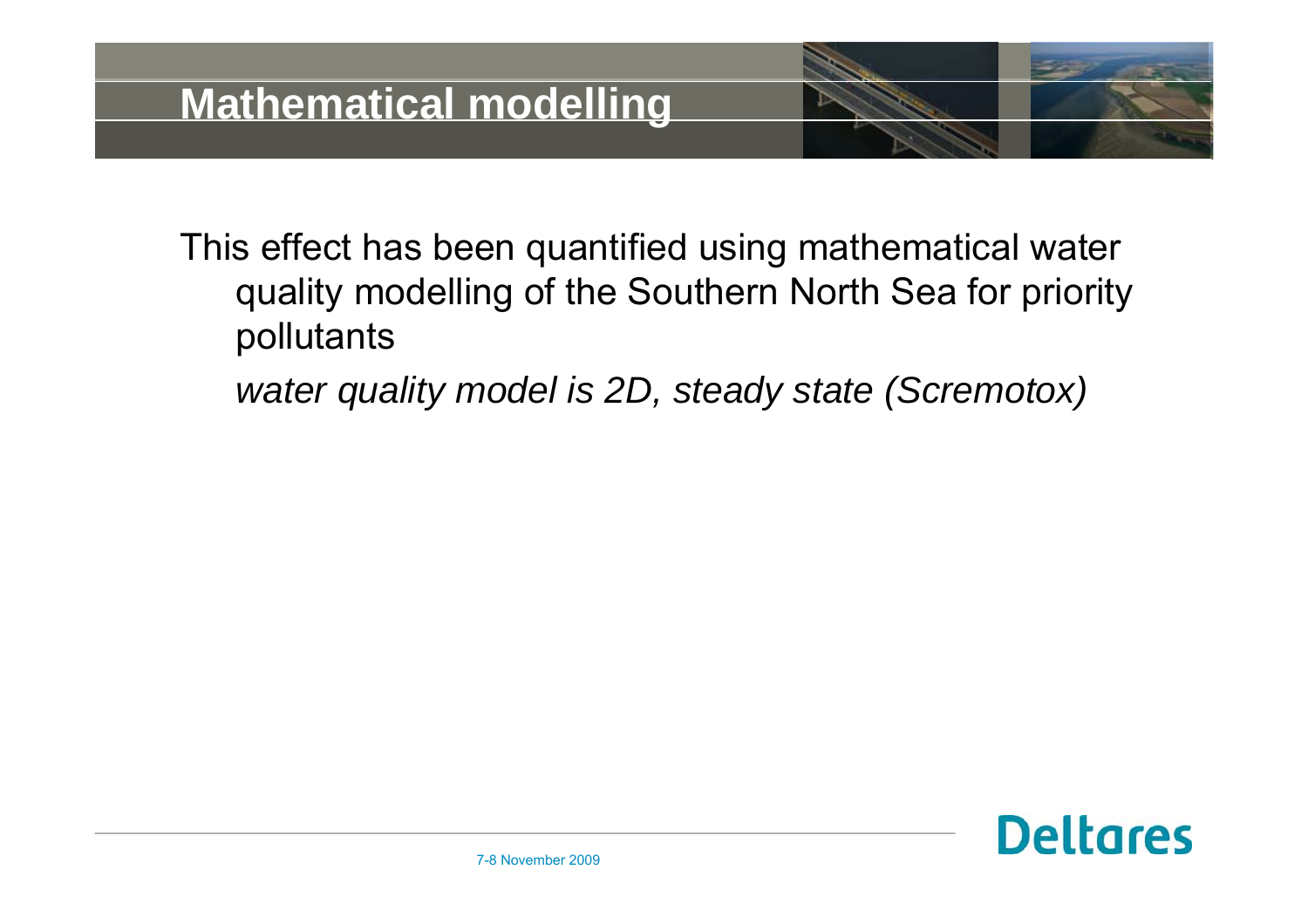load of strongly adsorbed chemical from Nieuwe Waterweg:



**Deltares** 

7-8 November 2009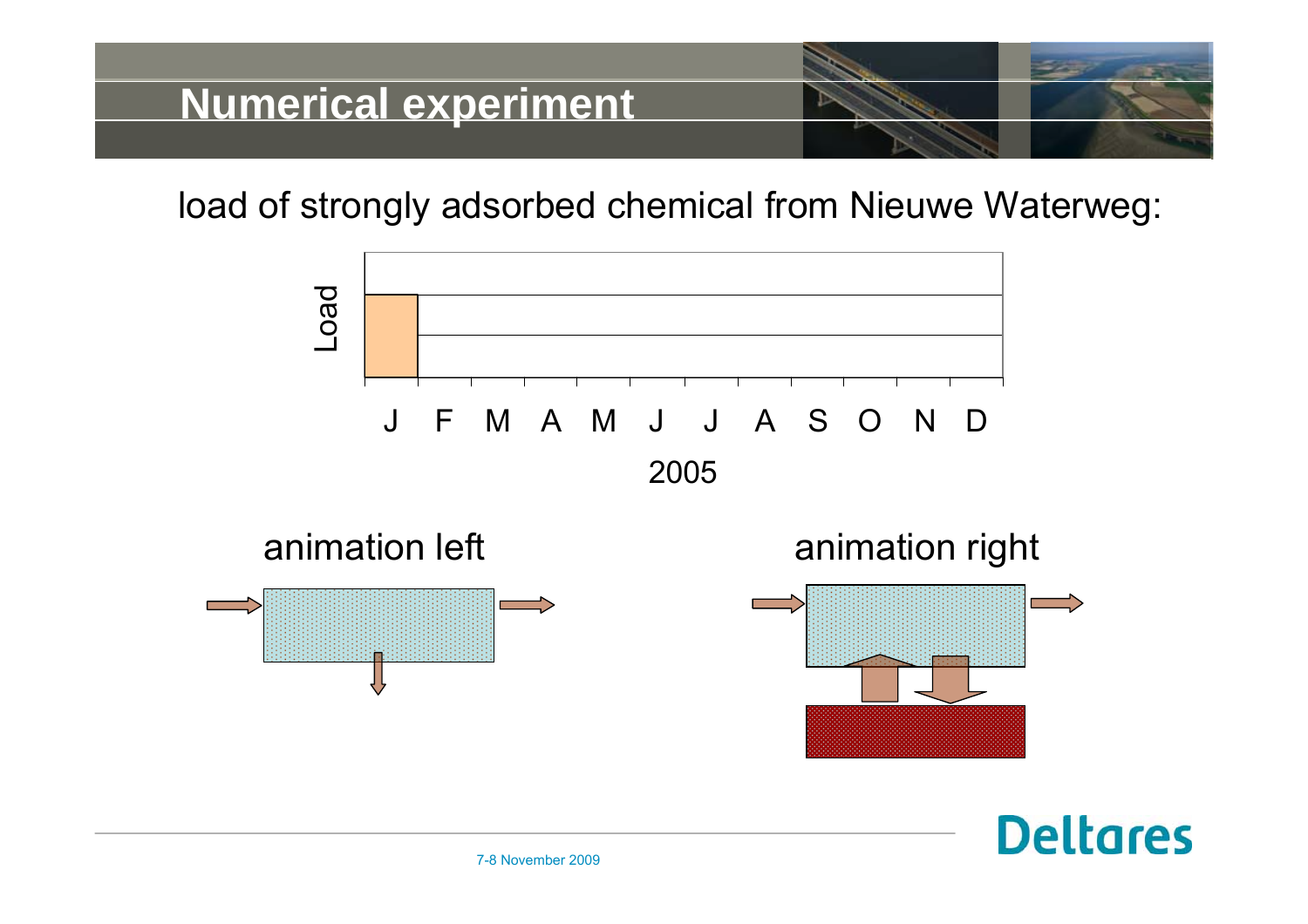## **Impact of sediment interaction**





with sediment interaction

**Deltares** 

without sediment interaction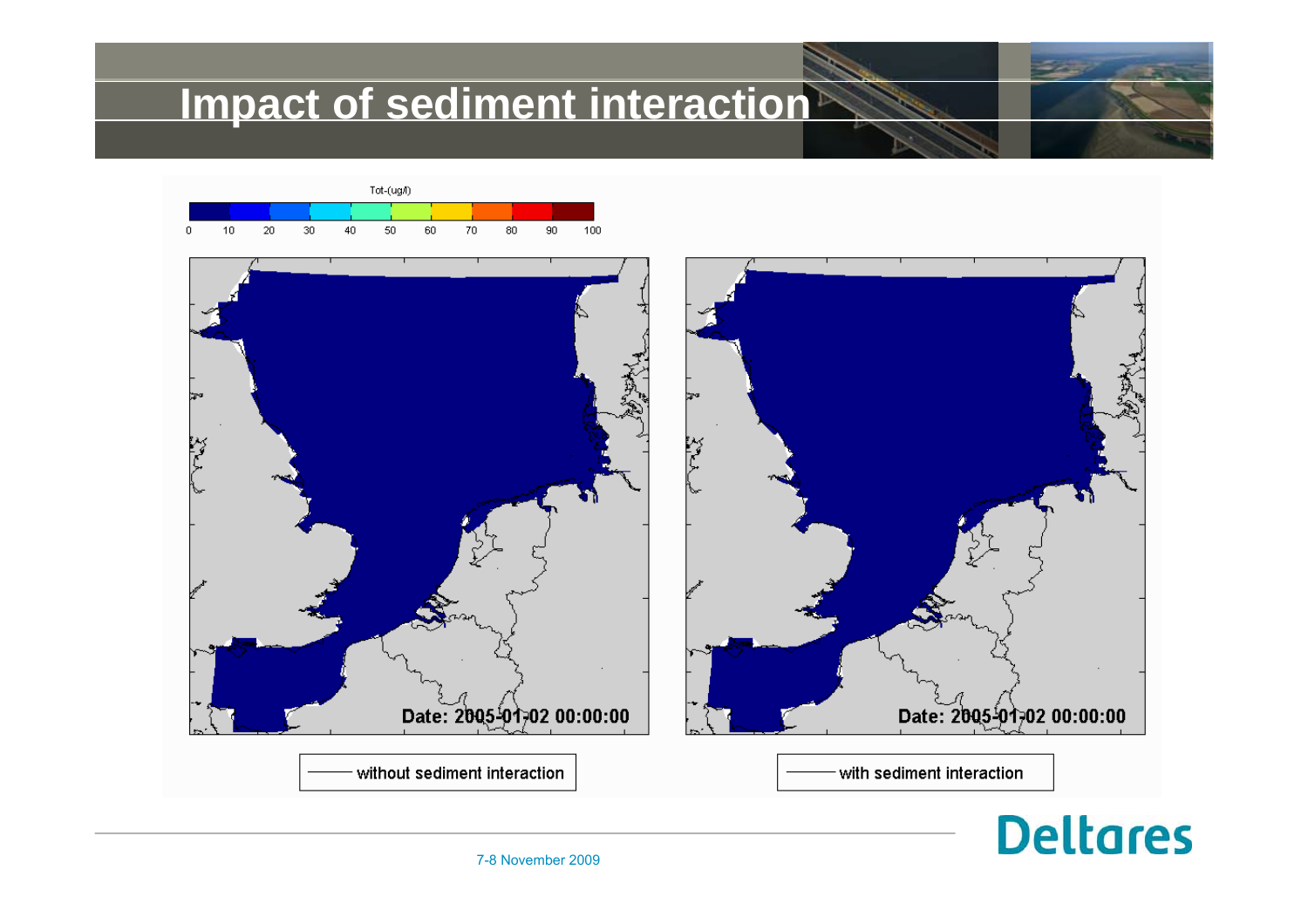#### **the TBT case**

- WFD Water Quality Objectives exceeded over large areas
- $\bullet$  Antifouling paints containing TBT have been replaced by other products and are forbidden since 2008
- A strong reduction of the emissions of TBT to the marine environment is taking place
- How will the coastal water quality respond?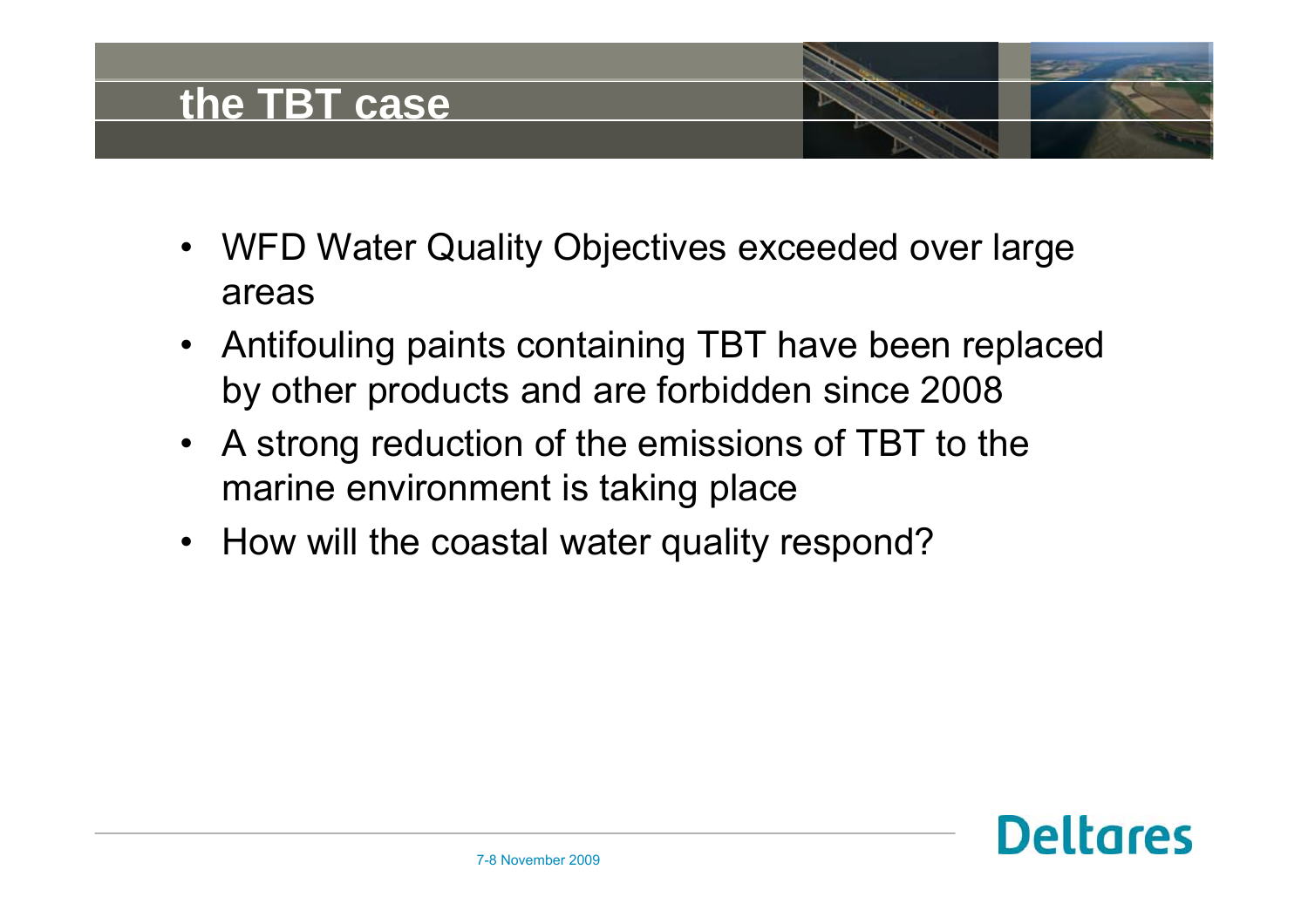#### **hindcast for TBT in 2005**



#### orange and red colour indicate exceedence of WQO

# **Deltares**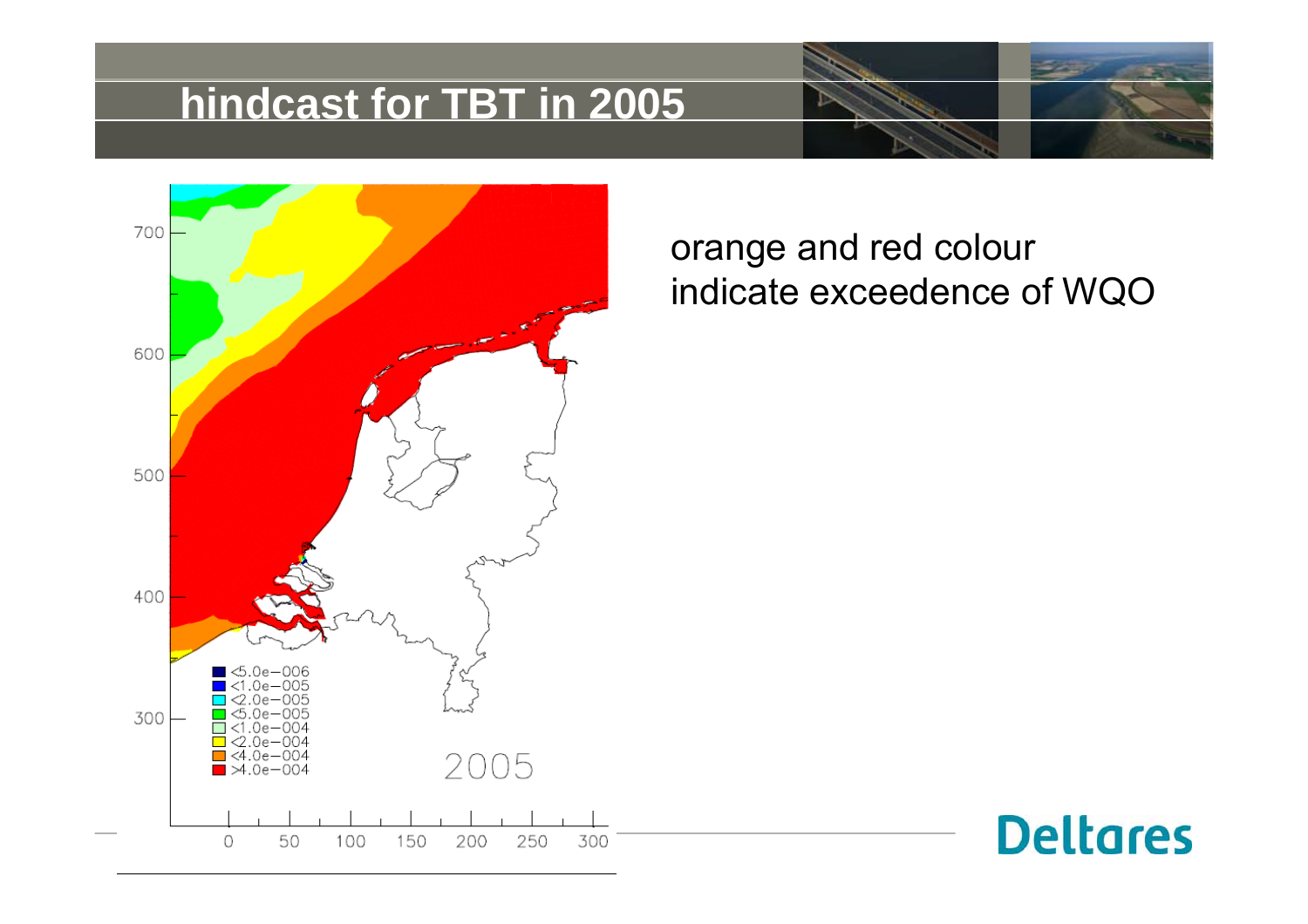#### **Prognosis TBT for 2009**





7-8 November 2009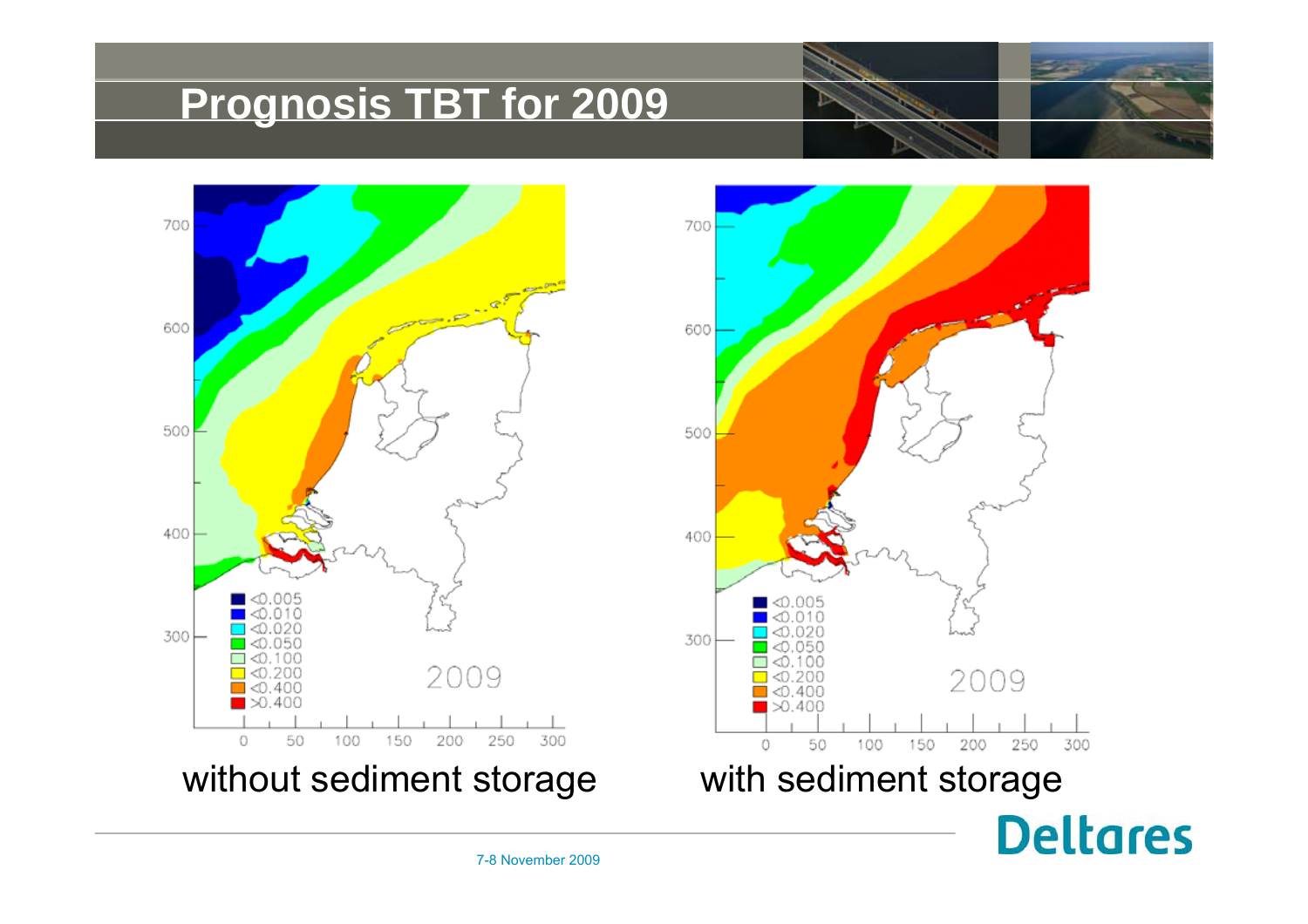#### **Prognosis TBT for 2015**



without sediment storage with sediment storage



**Deltares**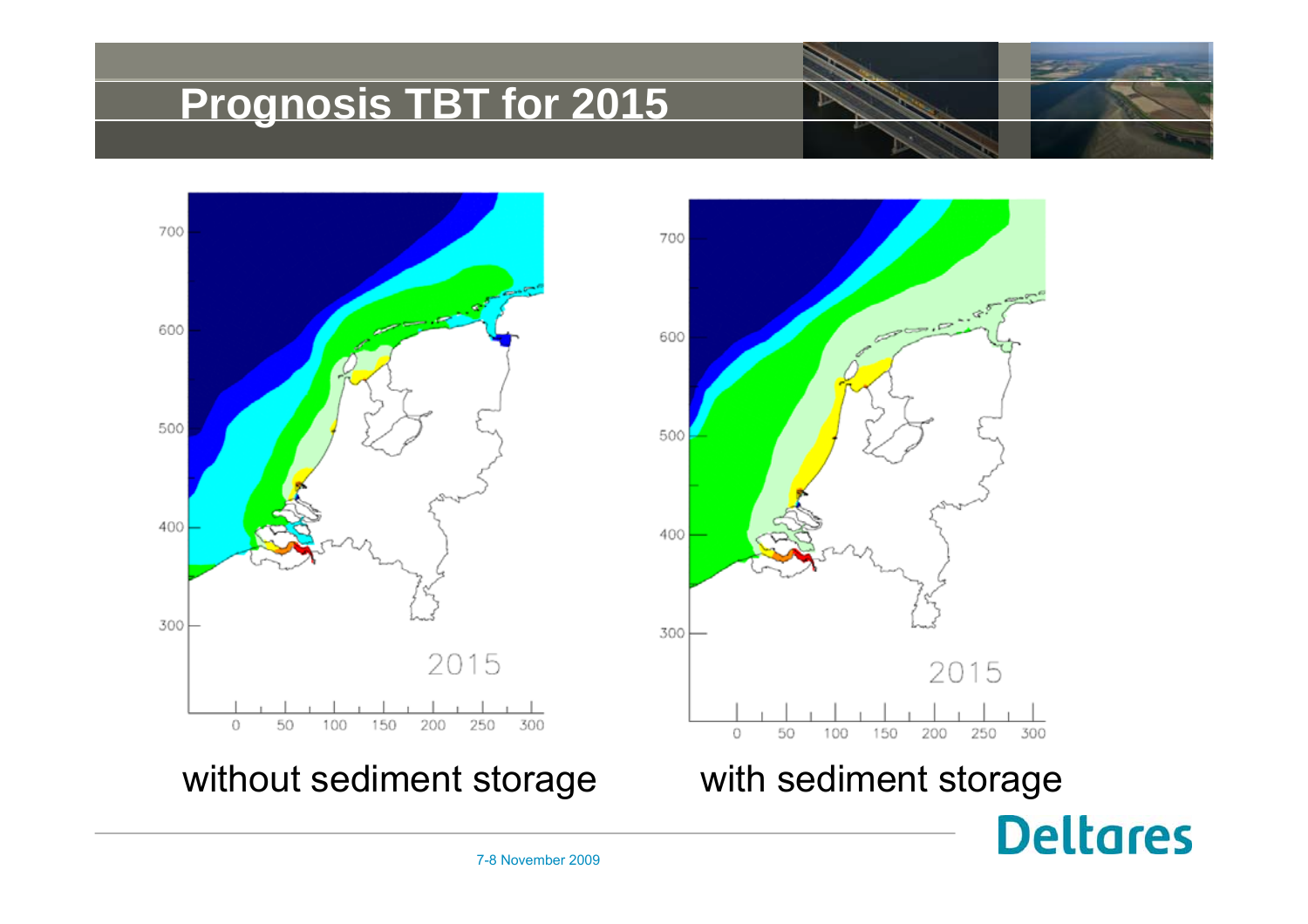### **Conclusions**

- Sediment issues are important for WFD compliant water quality management in the Dutch coastal waters
- $\bullet$  On the basis of data analysis and mathematical modelling these issues have been successfully quantified:
	- the management of dredge spoil is very relevant in the case of estuarine harbours (like Rotterdam)
	- "fresh" monitoring stations like Maassluis are not always representative for the river loads
	- marine and estuarine sediments act as a temporary source of chemicals in a situation where the emissions show a strong decrease over time